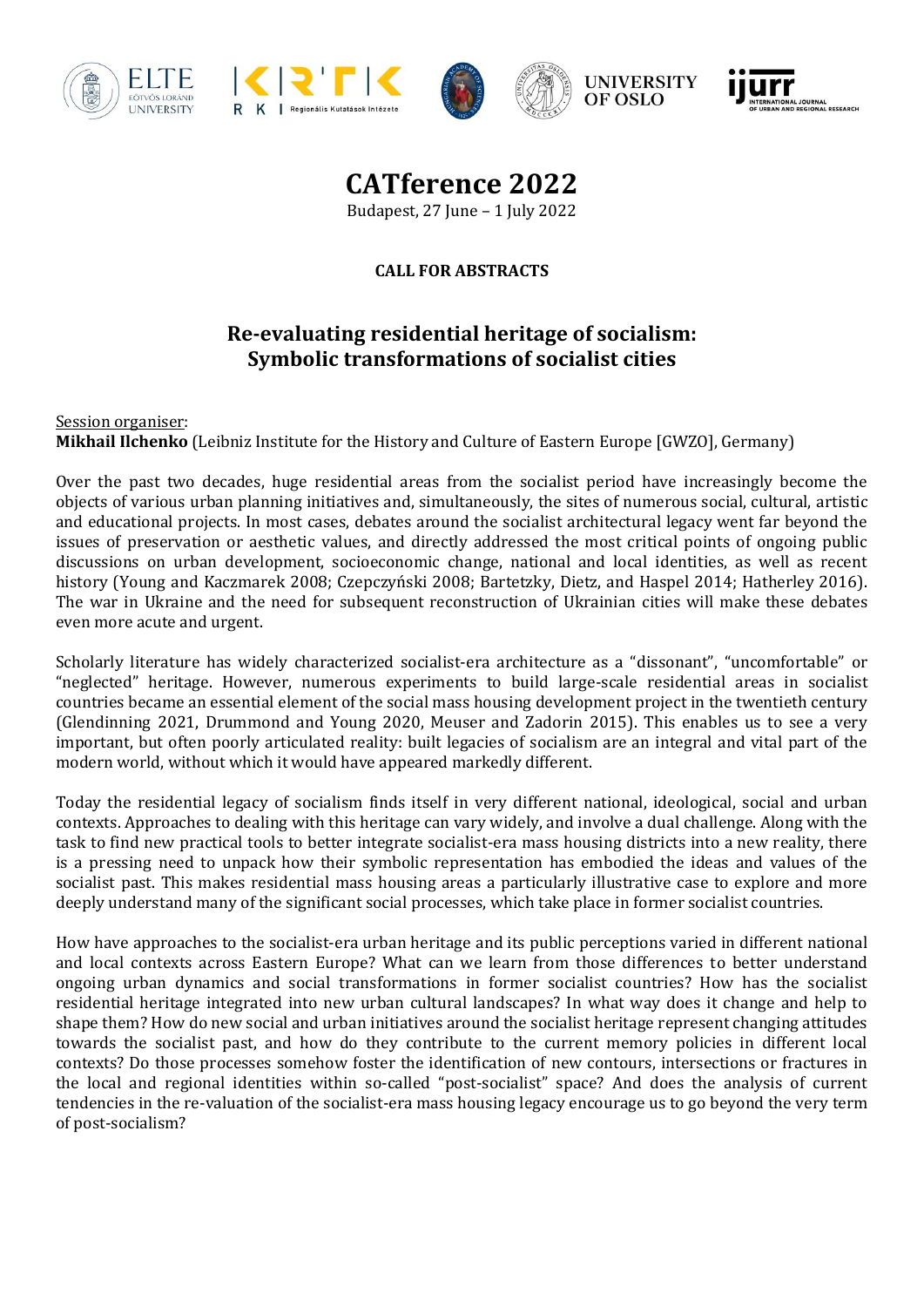









This session seeks to look at the ongoing activities around the socialist-era residential heritage as a sort of a mirror which reflects important tendencies in shaping new attitudes towards the socialist past and re-thinking its symbols that are taking place today in the social, cultural and urban development of the former socialist countries. It aims to understand how the huge residential areas which were designed to embody socialist ideals are perceived today by the public, what symbols and values they represent and how dealing with the socialist urban legacy in different local contexts has contributed to the development of the current memory policies (Lisiak 2009; Huyssen 2003; Stenning 2000; Light & Young 2010). Discussion on these issues could also give another important argument in favor of the need to move beyond traditional geographical and temporal boundaries in the typical understanding of socialist and post-socialist urbanisms (Müller 2019; Müller & Trubina 2020; Ferenčuhová & Gentile 2016; Drummond & Young 2020). Expected panel presentations could demonstrate how approaches to the urban legacy of socialism play out in diverse urban mechanisms and social practices, across different regional borders and in various manifestations, such that they seldom differ from approaches to the "non-socialist" legacy.

The session will place a special focus on those major residential districts which rapidly developed and were built from scratch in the vicinity of the huge industrial installations of the socialist era. Today these areas are inhabited by hundreds of thousands of people, and they are in many respects still playing a pivotal role for the current urban spatial development. This is especially true in territories of the former Soviet Union, whose territory became a sort of a testing ground for unprecedented large-scale social urban planning experiments that had long-lasting effect on the urban development for decades. Today the debate over such socialist-era landmarks and monuments has turned into a particular form of a public dialogue about the contested past, urban social concerns, the individual memories of residents and the search for new cultural symbols.

The session participants are invited to discuss the following issues:

- How socialist-era residential districts have been integrating into the new urban fabric, and how they are changing existing symbolic urban landscapes;
- What kind of attitudes and emotional attachments have been characterizing territorial and urban identity in those districts today;
- How public activities around the urban legacy of socialism represent different ways of symbolic rethinking of the socialist past in various local and regional contexts;
- How these activities represent the establishment and re-structuring of the new local identities and narratives of local and national history in terms of existing memory policies in Eastern Europe;
- What new forms of civic engagement are emerging in the preservation activities around socialist urban heritage in the post-socialist countries, and what effect they have on social participation in different regional contexts today;
- What we can learn about the global nature of socialist urbanism while viewing various approaches to working with the socialist-era residential heritage in different local and national contexts.

If you are interested, please send your abstract to Mikhail Ilchenko (**mikhail.ilchenko@leibniz-gwzo.de**; **ilchenko.mik@gmail.com**) by the 15th May 2022. Please also upload your abstract to the CAT-ference website, indicating that you intend to present in this session.